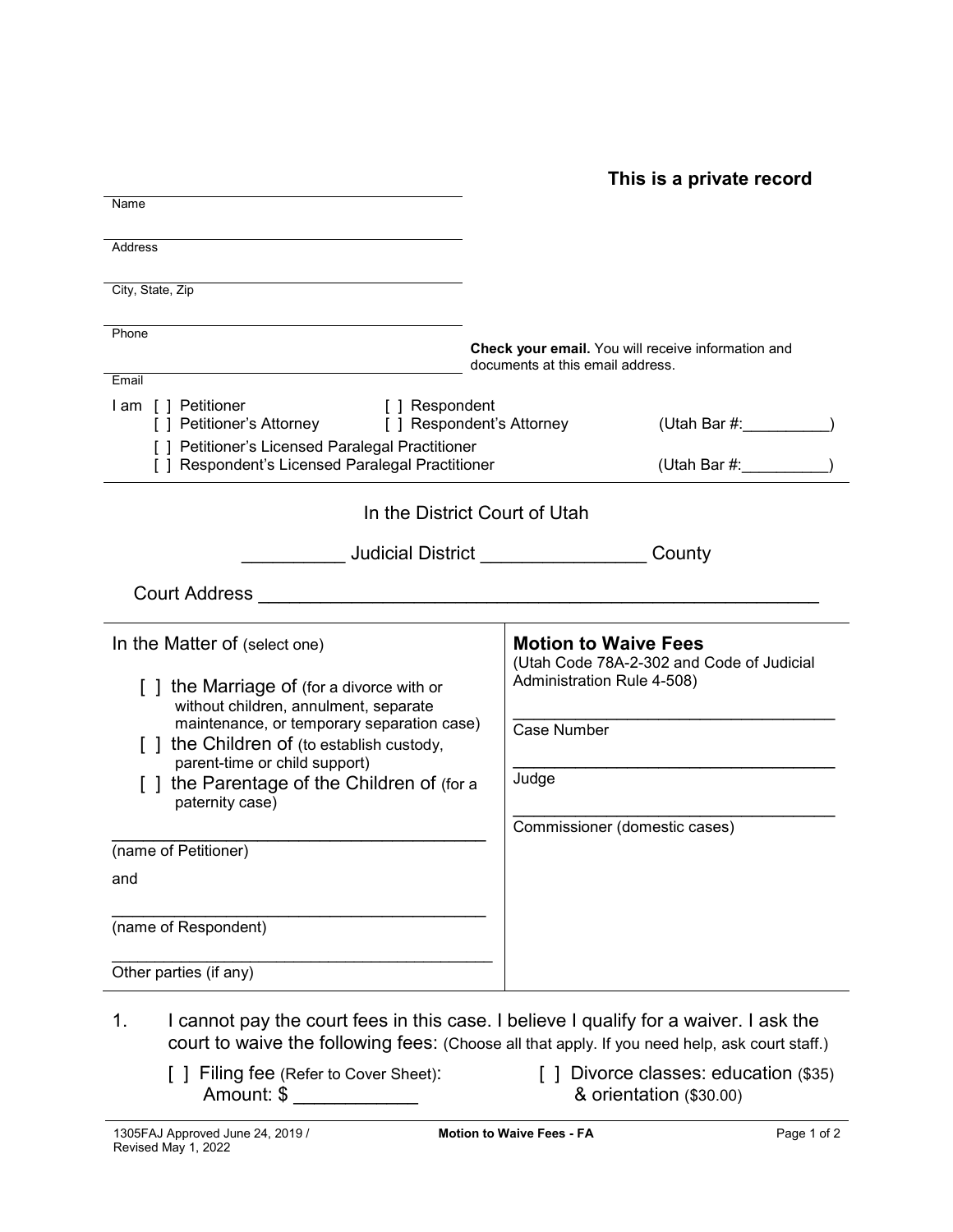- [ ] Office of Vital Records fee (Adoption Certificate or Divorce Certificate - \$8.00)
- [ ] Fee to have papers served in Utah
- [ ] OCAP fee (\$20.00)
- [ ] Appeal fee
	- [ ] \$240 Filing [ ] \$10 Small claims appeal (Justice Court)
- [ ] Other \_\_\_\_\_\_\_\_

[ ] SSI

[ ] FEP or TANF

- 2. I qualify for a fee waiver because: (Choose all that apply.)
	- a. [ ] I receive: (Choose all that apply.)
		- [ ] Food Stamps (SNAP)
		- [ ] Medicaid
	- b. [ ] I receive legal services from:
		- $\lceil$  a nonprofit provider: (name of provider)
		- [ ] a pro bono attorney through the Utah State Bar.
	- c. [ ] my gross monthly income (before deductions for taxes) equal to or is less than the amount listed below:

| Family size   Family income   Family size   Family income   Family size   Family income |            |            |
|-----------------------------------------------------------------------------------------|------------|------------|
| \$1,698.75                                                                              | \$2,878.75 | \$4,058.75 |
| \$2,288.75                                                                              | \$3,468.75 | \$4,648.75 |

(For each additional family member over six, add \$590)

- d. [ ] I don't qualify under options a-c above. But I don't have enough money to pay the court fees and provide myself or my family with food, shelter, clothing, or other necessities. (**If you choose this option you must fill out the Extra Information for Fee Waiver form).**
- 3. [ ] The amount of money held in my prisoner trust account is: \$\_\_\_\_\_\_\_\_\_\_\_\_.

I do solemnly swear or affirm that due to my poverty I am unable to bear the expenses of the action or legal proceedings which I am about to commence or the appeal which I am about to take, and that I believe I am entitled to the relief sought by the action, legal proceedings, or appeal.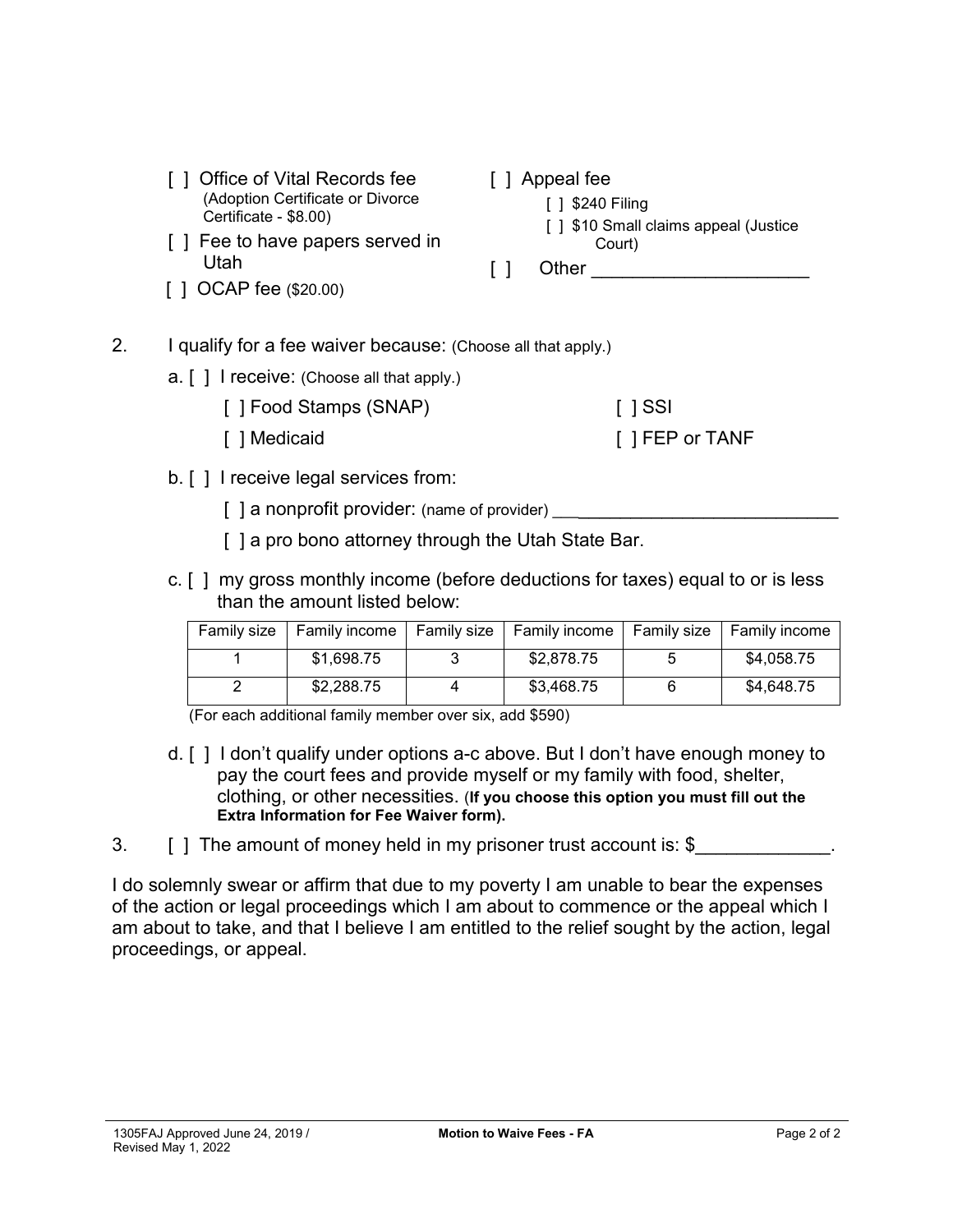# **Plaintiff/Petitioner or Defendant/Respondent**

I declare under criminal penalty under the law of Utah that everything stated in this document is true.

| Signed at <u>example and a series of the series of the series of the series of the series of the series of the series of the series of the series of the series of the series of the series of the series of the series of the s</u> |                     | (city, and state or country). |
|--------------------------------------------------------------------------------------------------------------------------------------------------------------------------------------------------------------------------------------|---------------------|-------------------------------|
| Date                                                                                                                                                                                                                                 | <b>Printed Name</b> |                               |
| Attorney or Licensed Paralegal Practitioner of record (if applicable)                                                                                                                                                                |                     |                               |
| Date                                                                                                                                                                                                                                 | <b>Printed Name</b> |                               |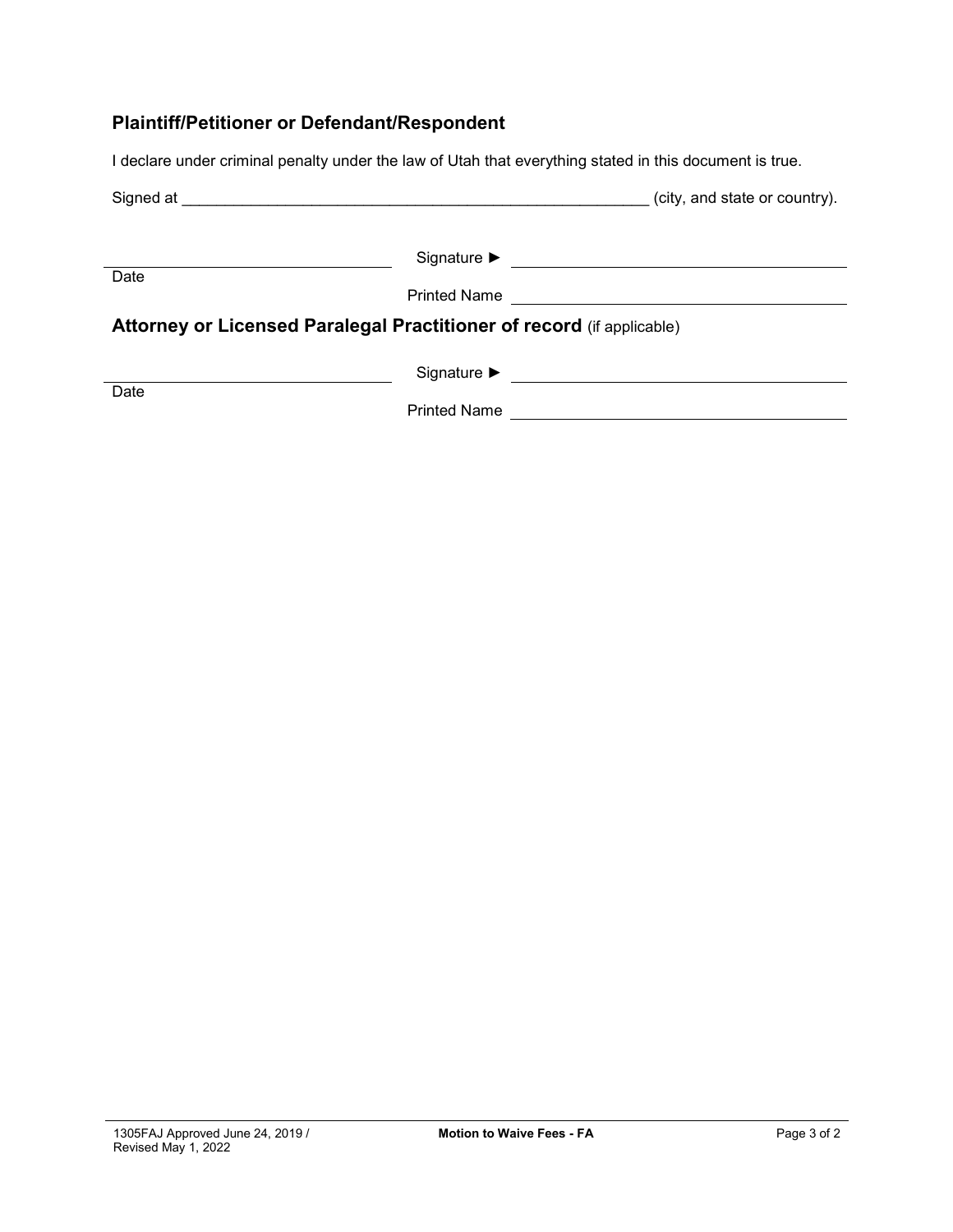#### **Extra Information for Fee Waiver Case Number Lines**

(Do you need to complete this form? Only if you are not receiving public assistance, legal services from a nonprofit provider or a pro-bono attorney through the Utah State Bar, or do not meet the federal poverty guidelines.)

#### 1. **Employment**

- [ ] I am employed as (Choose all that apply):
	- [ ] an hourly employee (Form W-2)
	- [] a salaried employee (Form W-2)
	- [ ] self-employed (Form 1099, Form K-1, Schedule C, etc.)
	- [ ] other (Explain): \_\_\_\_\_\_\_\_\_\_\_\_\_\_\_\_\_\_\_\_\_\_\_\_\_\_\_\_\_\_\_\_\_\_\_\_\_\_\_\_\_\_\_\_\_

| Name of employer | Employer's address and<br>phone number | Job title | Hourly<br>rate or<br>annual<br>salary | Hours per<br>week<br>(If hourly) |
|------------------|----------------------------------------|-----------|---------------------------------------|----------------------------------|
|                  |                                        |           | \$                                    |                                  |
|                  |                                        |           | \$                                    |                                  |
|                  |                                        |           | \$                                    |                                  |

- [ ] I am unemployed because:
- 2. **Dependents** (Count spouse, children or other dependents in your household. If none, write 0.) The following people depend on me for support.

| Number of adults            |  |
|-----------------------------|--|
| Number of children under 18 |  |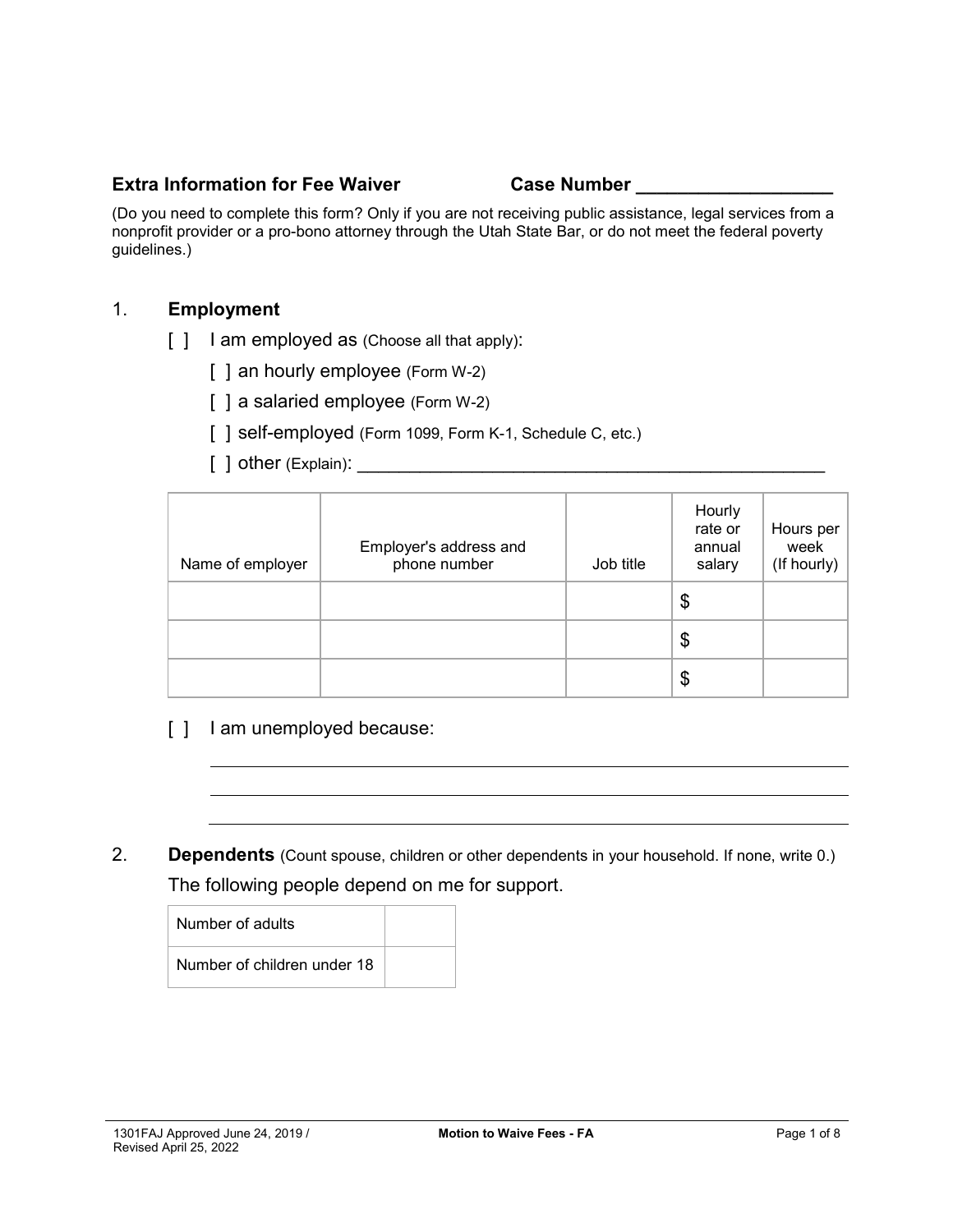# 3. **Gross Monthly Income**

[ ] I have the following monthly income before tax deductions: (Print your pre-tax income in the boxes below. For income that changes from month to

month, calculate the annual total and divide by 12 months to list a monthly average.)

| Source of income                                                                              | Monthly amount |
|-----------------------------------------------------------------------------------------------|----------------|
| Work (Including self employment, wages, salaries, commissions,<br>bonuses, tips and overtime) | \$             |
| Rental income                                                                                 | \$             |
| Business income                                                                               | \$             |
| Interest                                                                                      | \$             |
| <b>Dividends</b>                                                                              | \$             |
| Retirement income (Including pensions, 401(k), IRA, etc.)                                     | \$             |
| Worker's compensation                                                                         | \$             |
| Private disability insurance                                                                  | \$             |
| Social Security Disability Income (SSDI)                                                      | \$             |
| Supplemental Security Income (SSI)                                                            | \$             |
| Social Security (Other than SSDI or SSI)                                                      | \$             |
| Unemployment benefits                                                                         | \$             |
| Education benefits (Including grants, loans, cash scholarships, etc.)                         | \$             |
| Veteran's benefits                                                                            | \$             |
| Alimony                                                                                       | \$             |
| Child support                                                                                 | \$             |
| Payments from civil litigation                                                                | \$             |
| Victim restitution                                                                            | $\mathfrak{L}$ |
| Public assistance (Including AFDC, FEP, TANF, welfare, etc.)                                  | \$             |
| Financial support from household members                                                      | \$             |
| Financial support from non-household members                                                  | \$             |
| <b>Trust income</b>                                                                           | \$             |
| Annuity income                                                                                | \$             |
| Other (Describe)                                                                              | \$             |
| Other (Describe)                                                                              | \$             |
| Total gross monthly income                                                                    | \$             |

# [ ] I have no income because: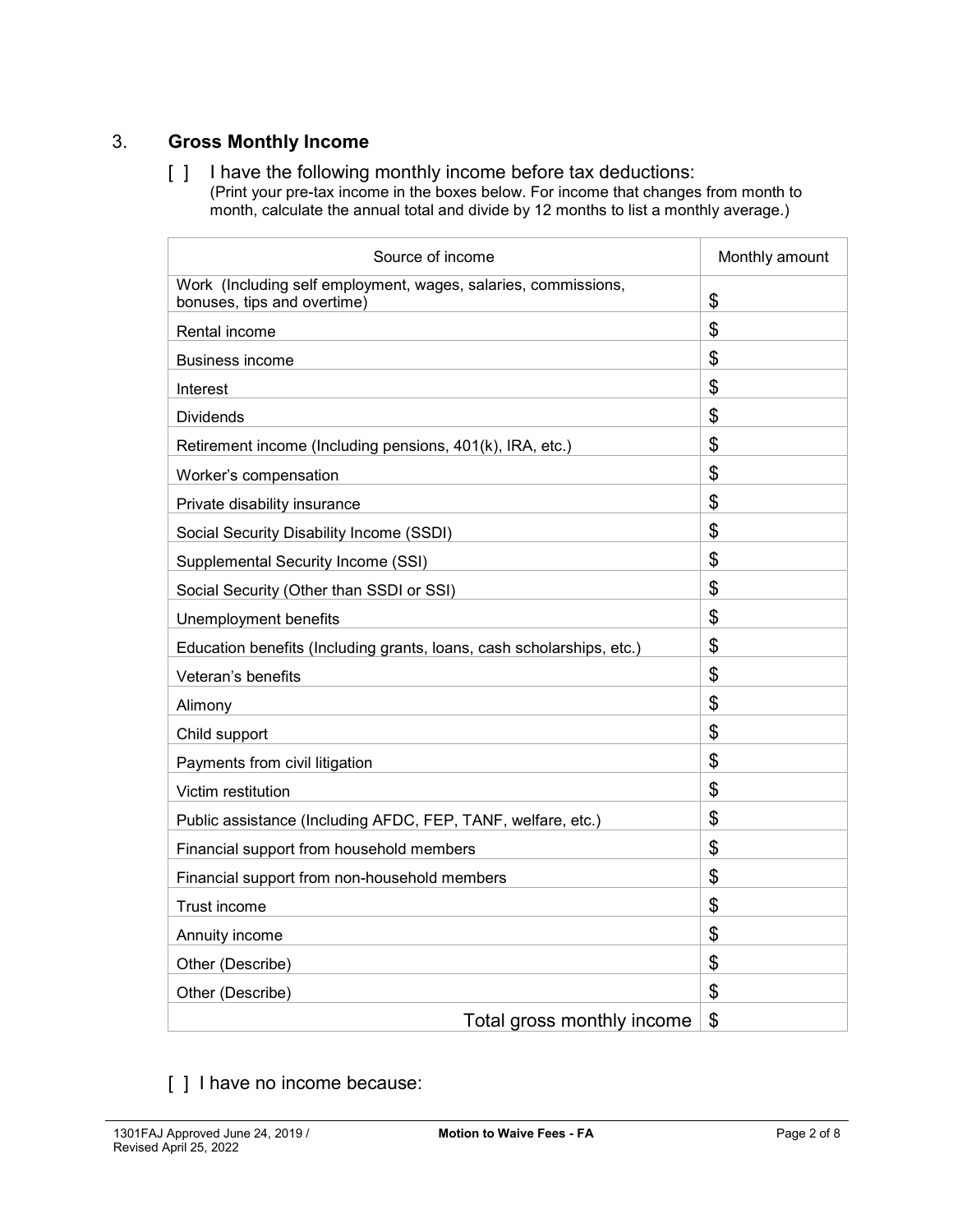# 4. **Monthly Tax Deductions**

- [ ] I have no monthly tax deductions because I have no income.
- [ ] I have the following monthly tax deductions.

| Type of tax deduction        | Amount |
|------------------------------|--------|
| Federal income tax           | \$     |
| State income tax             | \$     |
| Municipal income tax         | \$     |
| <b>FICA</b>                  | \$     |
| Medicare                     | \$     |
| Total monthly tax deductions | \$     |

## 5. **After Tax Income**

[ ] My monthly income is:



- [ ] I have no income.
- 6. **Monthly Expenses** (Include amounts you pay for yourself and any spouse, children or other dependents in your household.)

| Monthly expense                                     | Current<br>Amount |
|-----------------------------------------------------|-------------------|
| Rent or mortgage                                    | \$                |
| Real estate taxes (if not included in mortgage)     | \$                |
| Real estate insurance (if not included in mortgage) | \$                |
| Real estate maintenance                             | \$                |
| Food and household supplies                         | \$                |
| Clothing                                            | \$                |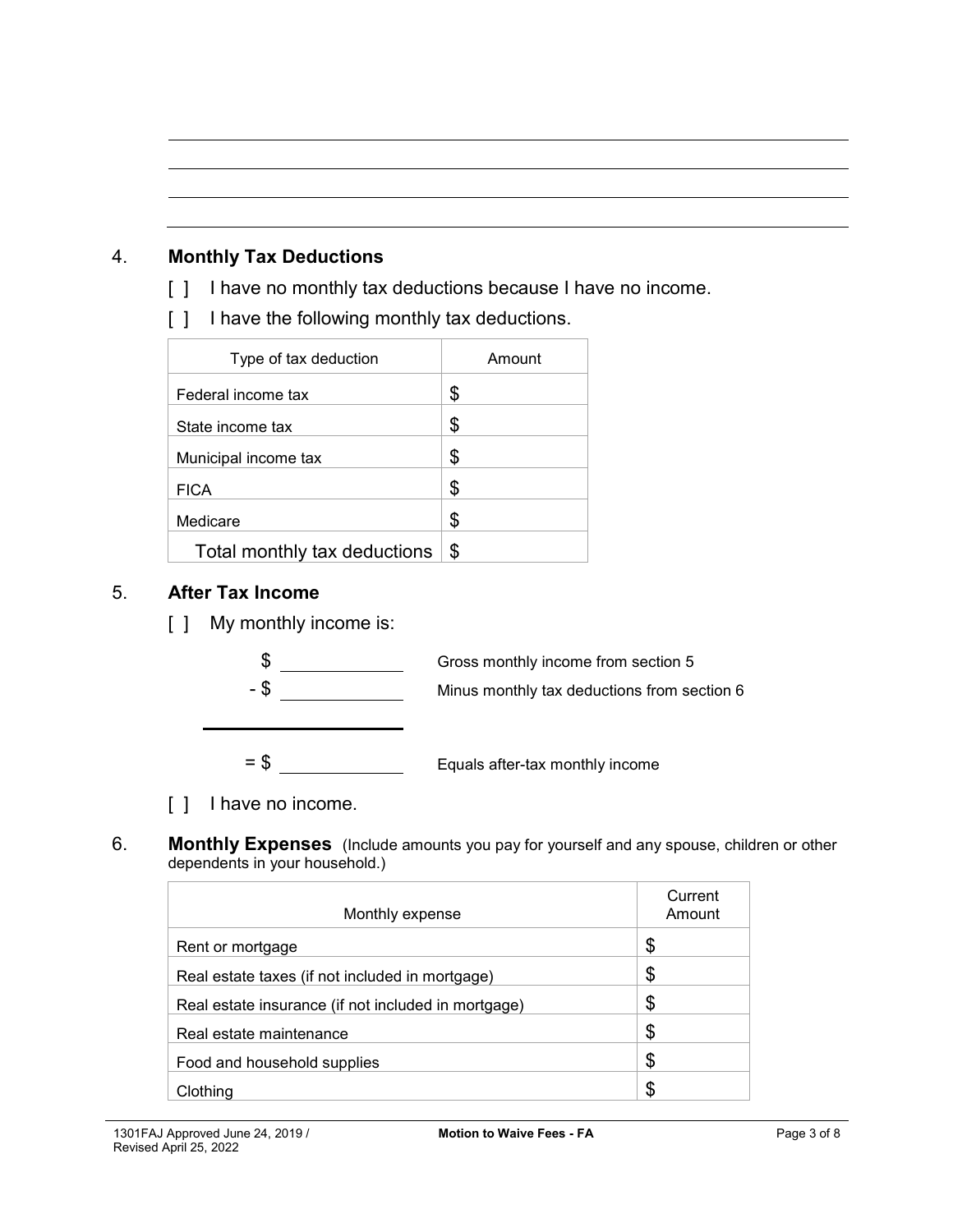| Monthly expense                                                   | Current<br>Amount |
|-------------------------------------------------------------------|-------------------|
| Automobile payments                                               | \$                |
| Automobile insurance                                              | \$                |
| Automobile fuel                                                   | \$                |
| Automobile maintenance                                            | \$                |
| Other transportation costs (public transportation, parking, etc.) | \$                |
| Utilities (such as electricity, gas, water, sewer, garbage)       | \$                |
| Telephone                                                         | \$                |
| Paid television, cable, satellite                                 | \$                |
| Internet                                                          | \$                |
| Credit card payments                                              | \$                |
| Loans and other debt payments                                     | \$                |
| Alimony                                                           | \$                |
| Child support                                                     | \$                |
| Child care                                                        | \$                |
| Extracurricular activities for children                           | \$                |
| Education (children)                                              | \$                |
| Education (self)                                                  | \$                |
| Health care insurance                                             | \$                |
| Health care expenses (excluding insurance listed above)           | \$                |
| Other insurance (describe)                                        | \$                |
| Entertainment                                                     | \$                |
| Laundry and dry cleaning                                          | \$                |
| Donations                                                         | \$                |
| Gifts                                                             | \$                |
| Union and other dues                                              | \$                |
| Garnishment or income withholding order                           | \$                |
| Retirement deposits (including pensions, 401(k), IRA, etc.)       | \$                |
| Other (describe)                                                  | \$                |
| Other (describe)                                                  | \$                |
| Total monthly expenses                                            | \$                |

- 7. **Business Interests** (Add additional sheets if needed.)
	- [ ] I have no business interests.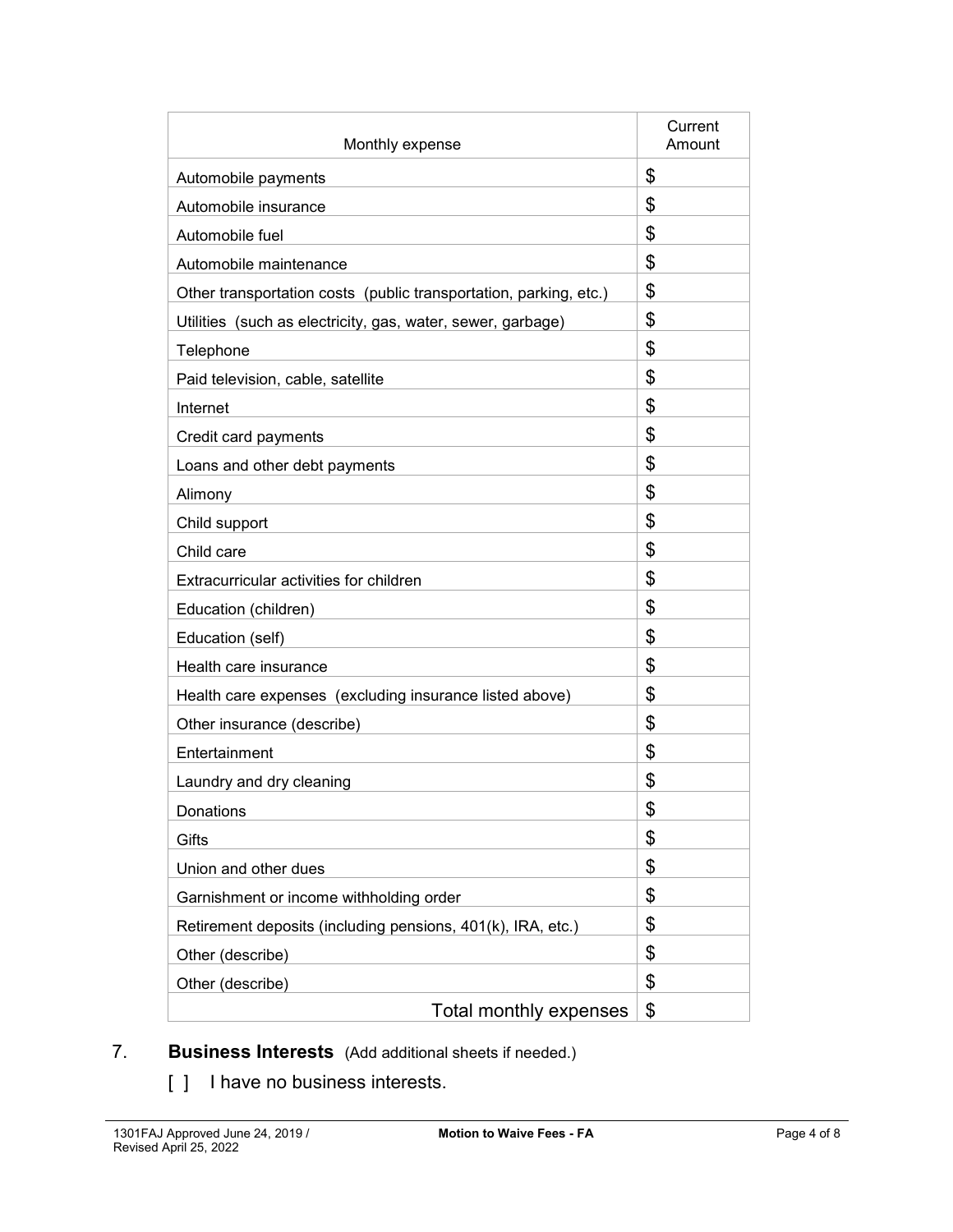# [ ] I have the following business interests.

| Business name                 |                  |              |
|-------------------------------|------------------|--------------|
| Address & phone               |                  |              |
| Nature of business            |                  |              |
| Current value of the business | Percent owned by |              |
| \$                            | % Petitioner     | % Respondent |
|                               |                  |              |

| Business name                       |                                  |              |
|-------------------------------------|----------------------------------|--------------|
| Address & phone                     |                                  |              |
| Nature of business                  |                                  |              |
| Current value of the business<br>\$ | Percent owned by<br>% Petitioner | % Respondent |

# 8. **Financial Assets** (Add additional sheets if needed.)

- [ ] I have no financial assets.
- [ ] I have the following financial assets.

| Asset                                          | Name & address of<br>institution | Names on account | Current<br>balance |
|------------------------------------------------|----------------------------------|------------------|--------------------|
| <b>Bank or credit union</b><br>Account number: |                                  |                  |                    |
| Date opened:                                   |                                  |                  |                    |
| Type:<br>checking<br>savings<br>other          |                                  |                  | \$                 |
| <b>Bank or credit union</b><br>Account number: |                                  |                  |                    |
| Date opened:                                   |                                  |                  |                    |
| Type:<br>checking<br>savings<br>other          |                                  |                  | \$                 |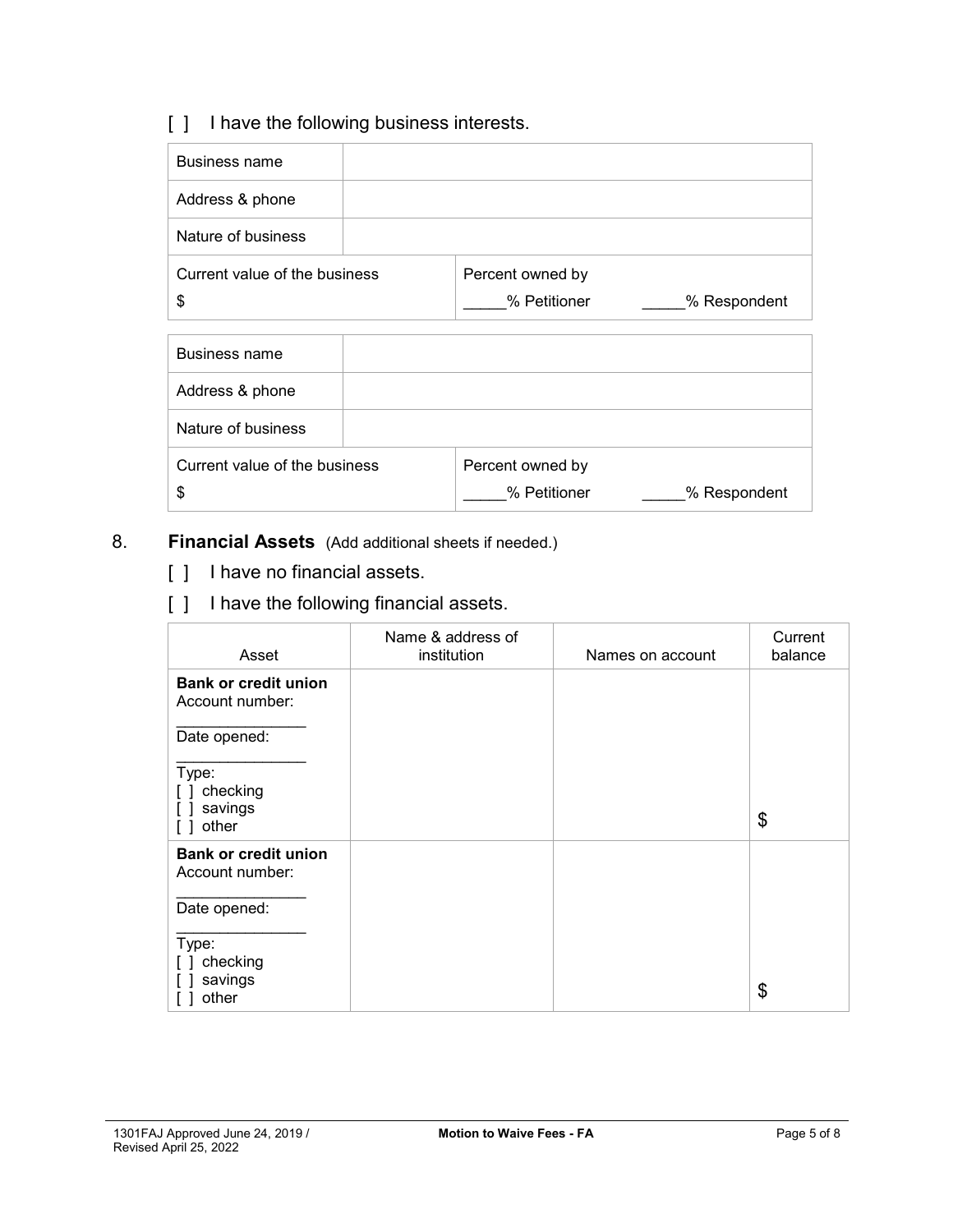| Asset                                                                    | Name & address of<br>institution | Names on account | Current<br>balance |
|--------------------------------------------------------------------------|----------------------------------|------------------|--------------------|
| Stocks, bonds,<br>securities, money<br>market account<br>Account number: |                                  |                  |                    |
| Date opened:                                                             |                                  |                  | \$                 |
| <b>Retirement account</b><br>Account number:                             |                                  |                  |                    |
| Date opened:                                                             |                                  |                  | \$                 |
| Profit sharing plan<br>Account number:                                   |                                  |                  |                    |
| Date opened:                                                             |                                  |                  | \$                 |
| <b>Annuity</b><br>Account number:                                        |                                  |                  |                    |
| Date opened:                                                             |                                  |                  | \$                 |
| Life insurance<br>Account number:                                        |                                  |                  |                    |
| Date opened:                                                             |                                  |                  | \$                 |
| Money owed to me<br>Date of loan:                                        |                                  |                  | \$                 |
| Cash                                                                     |                                  |                  | \$                 |
| Other (describe)                                                         |                                  |                  | \$                 |
| Other (describe)                                                         |                                  |                  | \$                 |

# 9. **Real Estate** (Add additional sheets if needed.)

- [ ] I have no real estate.
- [ ] I have the following real estate.

### **Home**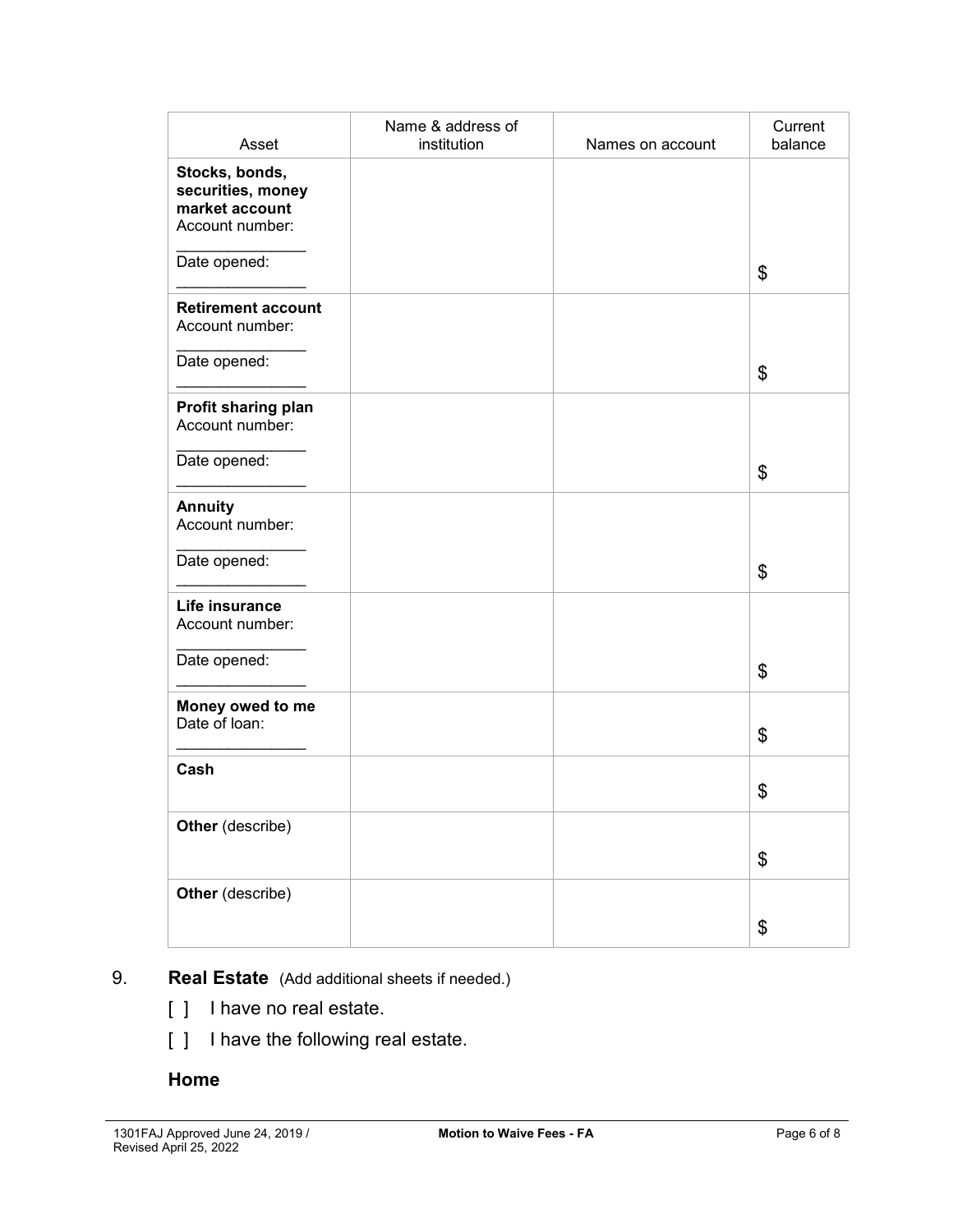| <b>Address</b>                                 |                                                 |               |                  |
|------------------------------------------------|-------------------------------------------------|---------------|------------------|
|                                                |                                                 | \$            | \$               |
| Date acquired                                  | Name(s) on title                                | Original cost | Current value    |
|                                                |                                                 | \$            | S                |
| First mortgage or lien holder (name & address) |                                                 | Amount owed   | Monthly payments |
|                                                |                                                 | \$            | S                |
|                                                | Second mortgage or lien holder (name & address) | Amount owed   | Monthly payments |
| <b>Address</b>                                 |                                                 |               |                  |
|                                                |                                                 | \$            |                  |
| Date acquired                                  |                                                 |               | \$               |
|                                                | Name(s) on title                                | Original cost | Current value    |
|                                                |                                                 | \$            |                  |
|                                                | First mortgage or lien holder (name & address)  | Amount owed   | Monthly payments |
|                                                | Second mortgage or lien holder (name & address) | \$            | S                |

- 10. **Personal Property** (Such as vehicles, boats, trailers, major equipment, furniture, jewelry, and collectibles. Add additional sheets if needed.)
	- [ ] I have no personal property.
	- [ ] I have the following personal property.

| Property description<br>(if automobile, include<br>year, make, and model) | Debt owed to<br>(name and address) | Names on title<br>(if applicable) | Amount<br>owed | Minimum<br>monthly<br>payments |
|---------------------------------------------------------------------------|------------------------------------|-----------------------------------|----------------|--------------------------------|
|                                                                           |                                    |                                   | \$             | \$                             |
|                                                                           |                                    |                                   | \$             | \$                             |
|                                                                           |                                    |                                   | \$             | \$                             |
|                                                                           |                                    |                                   | \$             | \$                             |
|                                                                           |                                    |                                   | \$             | \$                             |

- 11. **Debts Owed** (Do not include amounts you owe on property reported in the Real Estate or Personal Property sections. Add additional sheets if needed.)
	- [ ] I do not owe any debts.
	- [ ] I owe the following debts.